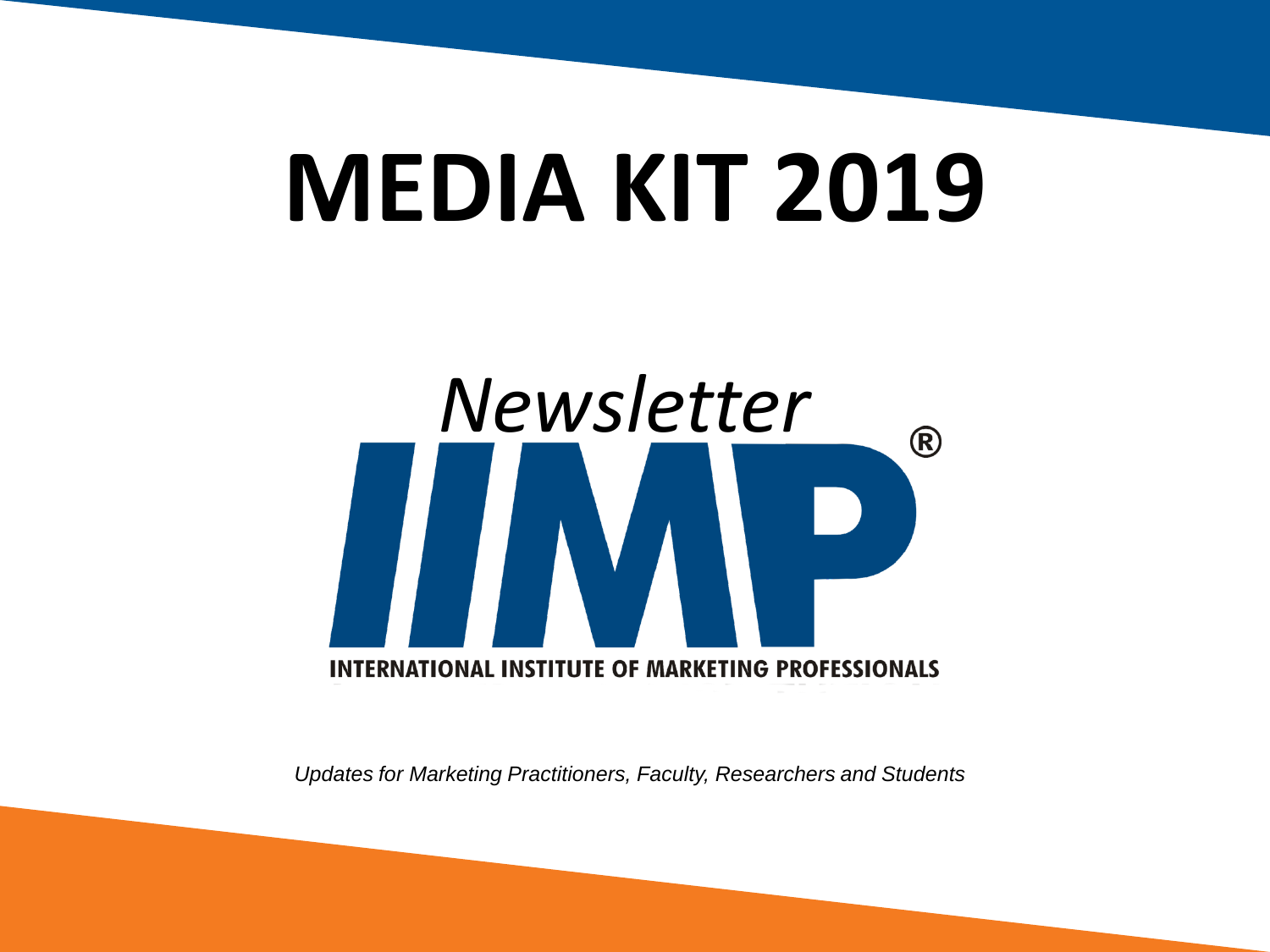# **About IIMP**®



- **Introduction:** The International Institute of Marketing Professionals (IIMP®) is the world's leading global network of the marketing community. It is a not-for-profit professional entity found in 2009 with a head office in Toronto, Canada.
- **Mission:** IIMP's mission entails promoting confidence in the Marketing Profession around the world through industry advancement of its members and working towards public interest.
- **Vision:** IIMP's vision entails becoming the premiere body in setting standards for certifying marketing practitioners and academics around the world.
- **Core Values:**

Integrity – Knowledge – Excellence – Professionalism

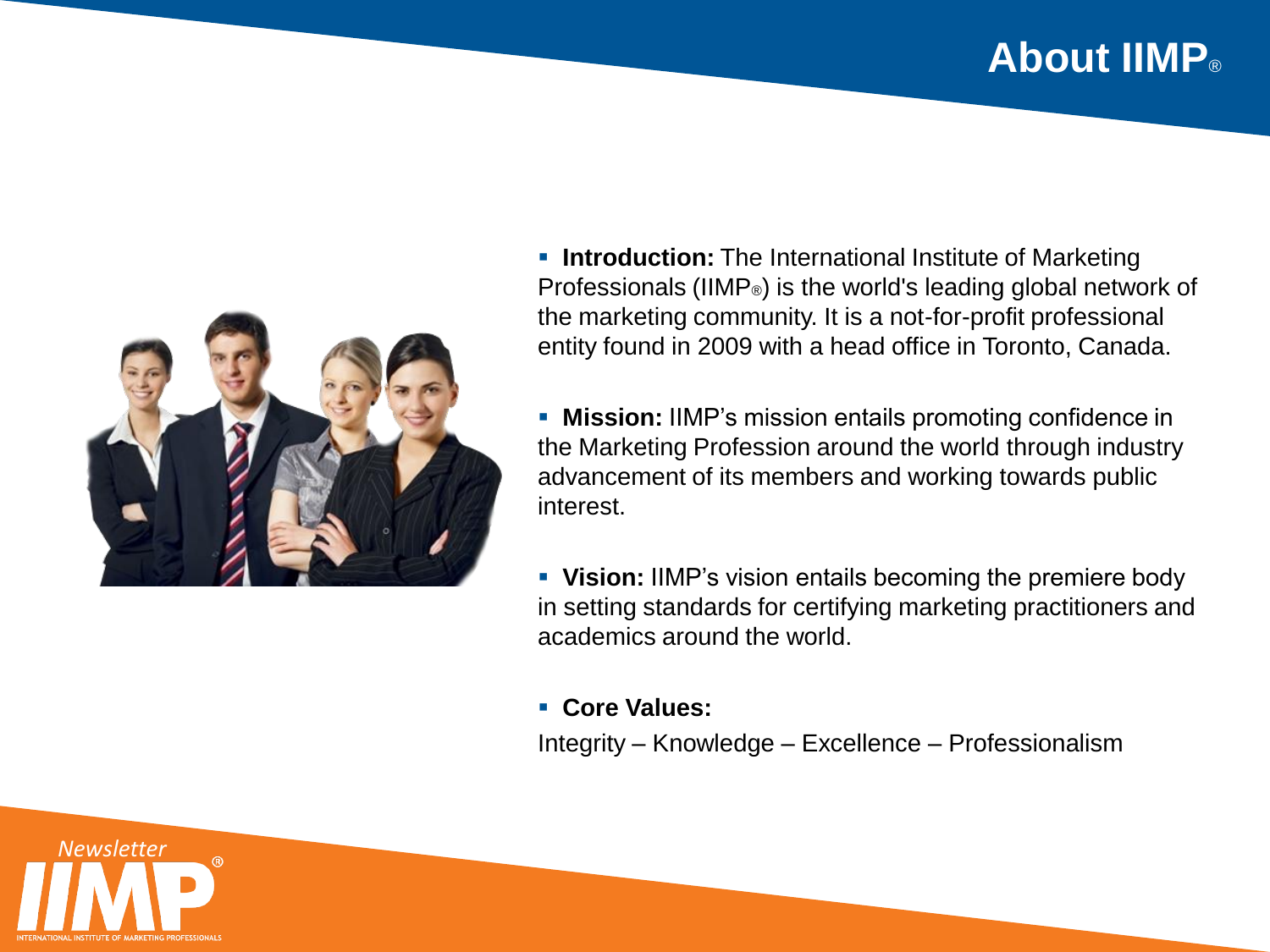### **Publication Profile**



#### **Newsletter:**

- Monthly publication
- Latest IIMP® news
- Volunteer updates
- Professional profiles
- Opinion articles
- **Success stories**

#### **Editorial Team:**

- Editor-in-Chief: Sandra Pedro
- Contributing Author: Caroline Berryman
- Contributing Author: Stephanie McCredie
- **Translation: Maryam Eloraiby**
- Graphic Designer: Jordan Do Rego

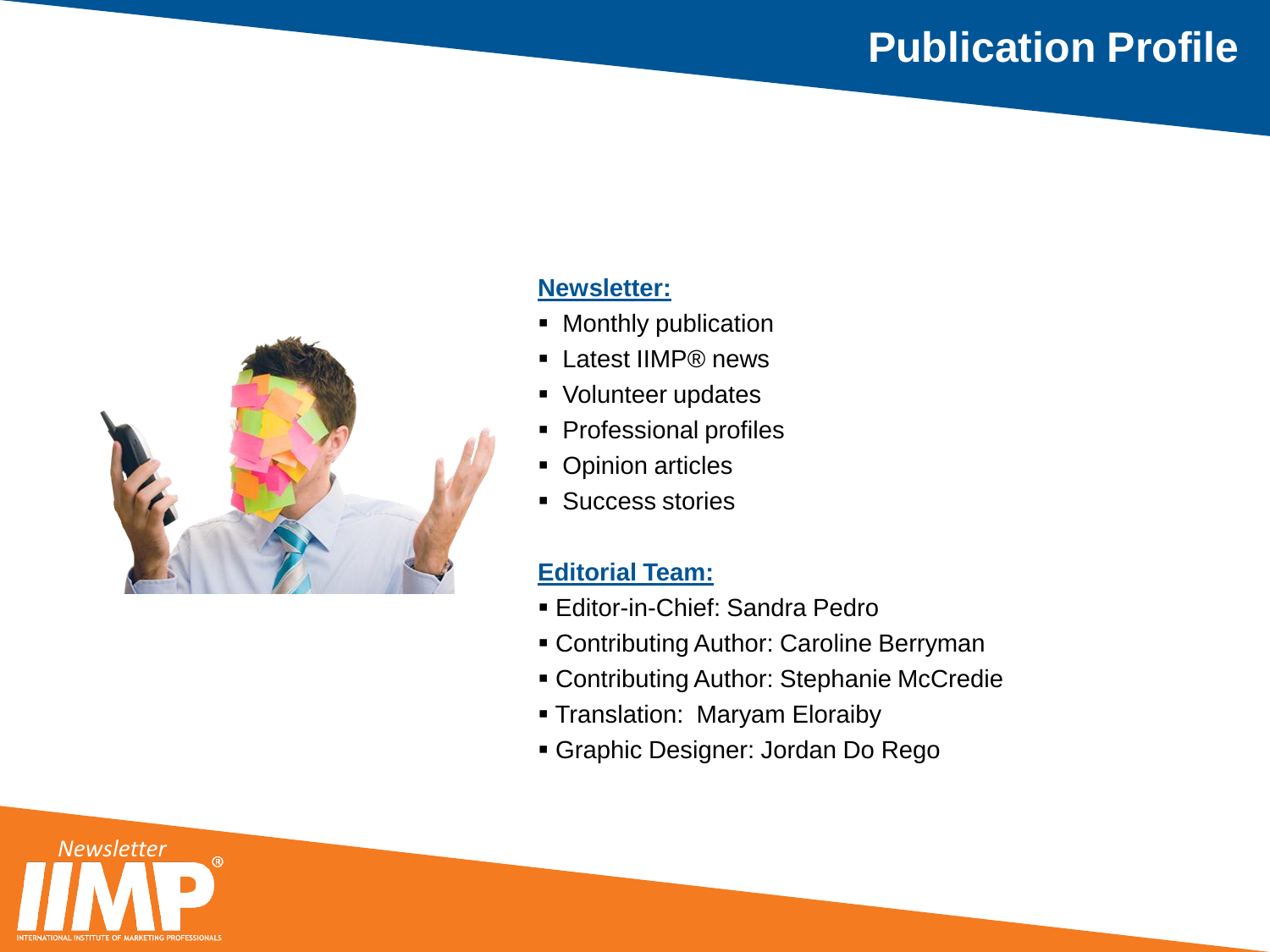### **Readership by Sector**

The digital version of the IIMP Newsletter is predominantly distributed in 120 countries and reaches a readership of over 60,000. While the newsletter reaches to management and marketing professionals, researchers, faculties and students as well, circulation specifically targets marketing community within the marketing and advertising industry.



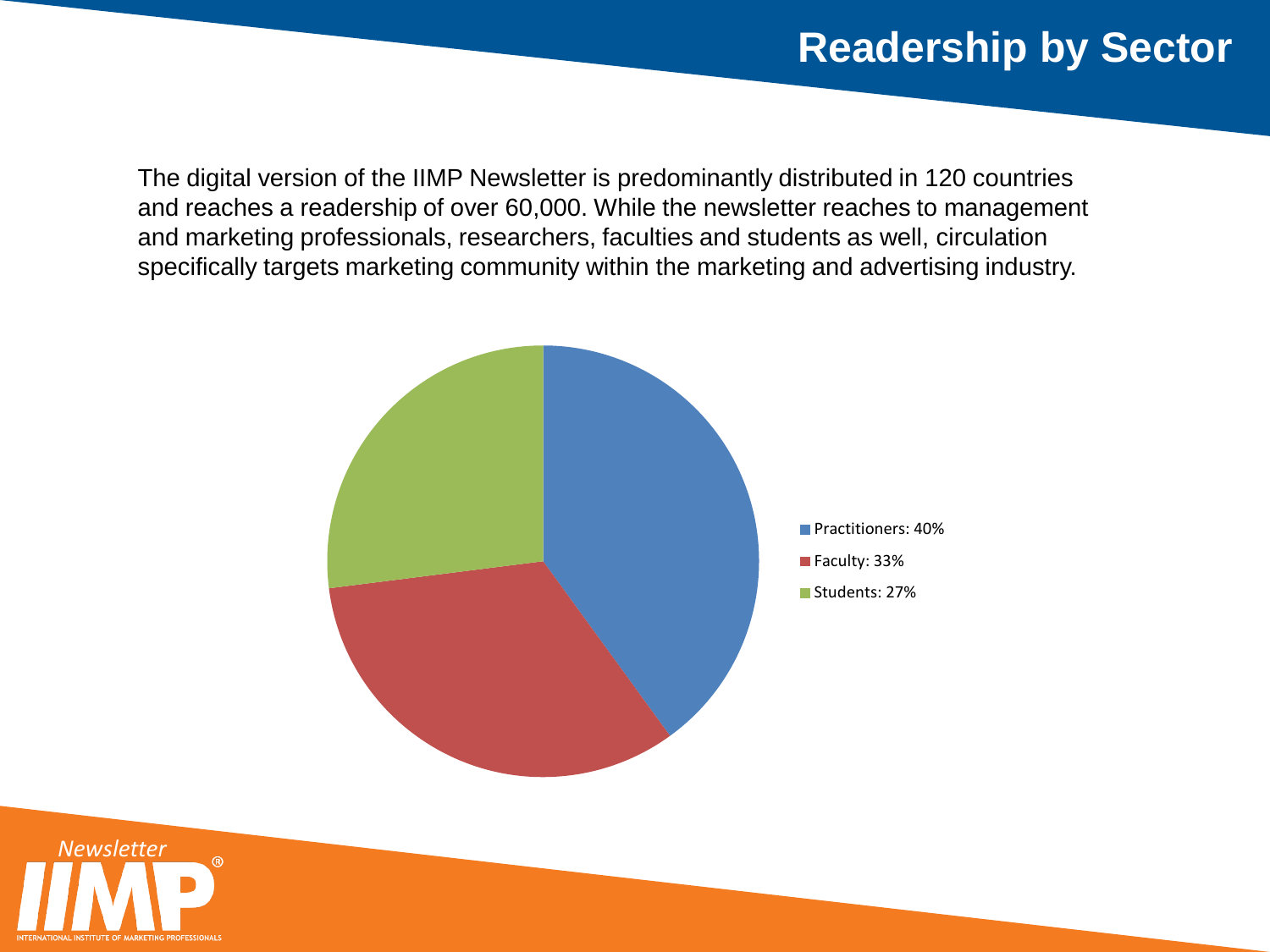# **Demographics by Country**

| Countries            | Percentage | <b>Countries</b>        | Percentage | <b>Countries</b> | Percentage | <b>Countries</b>          | Percentage |
|----------------------|------------|-------------------------|------------|------------------|------------|---------------------------|------------|
| Afghanistan          | 0.6%       | Colombia                | 0.4%       | Iceland          | 0.3%       | Peru                      | 0.2%       |
| Albania              | 0.4%       | Congo                   | 0.1%       | India            | 4.0%       | Philippines               | 0.4%       |
| Algeria              | 0.7%       | Costa Rica              | 0.6%       | Indonesia        | 1.6%       | Poland                    | 1.9%       |
| Angola               | 0.3%       | Côte D'Ivoire           | 0.1%       | Iran             | 0.7%       | Portugal                  | 0.8%       |
| Antigua and Barbuda  | 0.3%       | Croatia                 | 0.7%       | Iraq             | 0.5%       | Qatar                     | 0.4%       |
| Argentina            | 1.6%       | Cyprus                  | 0.7%       | Ireland          | 0.5%       | Republic of Korea         | 1.2%       |
| Armenia              | 0.5%       | Czech Republic          | 0.6%       | Israel           | 0.7%       | Romania                   | 0.6%       |
| Australia            | 2.8%       | Congo (DR)              | 0.1%       | Italy            | 2.0%       | <b>Russian Federation</b> | 1.5%       |
| Austria              | 0.8%       | Denmark                 | 1.0%       | Jamaica          | 0.7%       | Saint Kitts and Nevis     | 0.1%       |
| Azerbaijan           | 0.4%       | Djibouti                | 0.1%       | Japan            | 2.4%       | Saint Lucia               | 0.1%       |
| Bahamas              | 0.3%       | Ecuador                 | 0.5%       | Jordan           | 0.7%       | Saudi Arabia              | 0.6%       |
| Bahrain              | 0.6%       | Egypt                   | 1.2%       | Kenya            | 0.4%       | Senegal                   | 0.1%       |
| Bangladesh           | 1.6%       | El Salvador             | 0.4%       | Kuwait           | 0.5%       | Serbia                    | 0.4%       |
| Barbados             | 0.3%       | <b>Equatoral Guinea</b> | 0.1%       | Kyrgyzstan       | 0.1%       | Singapore                 | 0.8%       |
| <b>Belarus</b>       | 0.3%       | Estonia                 | 0.1%       | Laos             | 0.3%       | Slovenia                  | 0.1%       |
| Belgium              | 0.8%       | Ethiopia                | 0.3%       | Lebanon          | 0.6%       | South Africa              | 0.7%       |
| Benin                | 0.2%       | Fiji                    | 0.2%       | Lithuania        | 0.3%       | Spain                     | 0.7%       |
| <b>Bolivia</b>       | 0.4%       | Finland                 | 0.5%       | Luxembourg       | 0.4%       | Sri Lanka                 | 0.7%       |
| Bosnia & Herzegovina | 0.5%       | France                  | 4.5%       | Macedonia        | 0.1%       | Suriname                  | 0.1%       |
| Botswana             | 0.1%       | Gabon                   | 0.1%       | Malaysia         | 1.7%       | Sweden                    | 0.7%       |
| Brazil               | 2.8%       | Georgia                 | 0.4%       | Mauritius        | 0.1%       | Switzerland               | 0.6%       |
| Brunei Darussalam    | 0.5%       | Germany                 | 1.4%       | Mexico           | 2.3%       | Thailand                  | 0.6%       |
| <b>Bulgaria</b>      | 1.7%       | Ghana                   | 0.1%       | Morocco          | 0.6%       | Tunisia                   | 0.4%       |
| <b>Burkina Faso</b>  | 0.1%       | Greece                  | 1.0%       | Netherlands      | 1.2%       | Turkey                    | 0.9%       |
| Cambodia             | 0.5%       | Grenada                 | 0.1%       | New Zealand      | 1.3%       | Ukraine                   | 0.4%       |
| Cameroon             | 0.5%       | Guatemala               | 0.2%       | Niger            | 0.1%       | <b>UAE</b>                | 0.5%       |
| Canada               | 6.8%       | Guinea Bissau           | 0.1%       | Nigeria          | 0.2%       | United Kingdom            | 4.4%       |
| Cape Verde           | 0.1%       | Guyana                  | 0.3%       | Norway           | 0.6%       | <b>USA</b>                | 6.0%       |
| Chile                | 0.7%       | Honduras                | 0.2%       | Oman             | 0.3%       | Venezuela                 | 0.3%       |
| China                | 2.9%       | Hungary                 | 1.2%       | Pakistan         | 0.8%       | Viet Nam                  | 0.4%       |

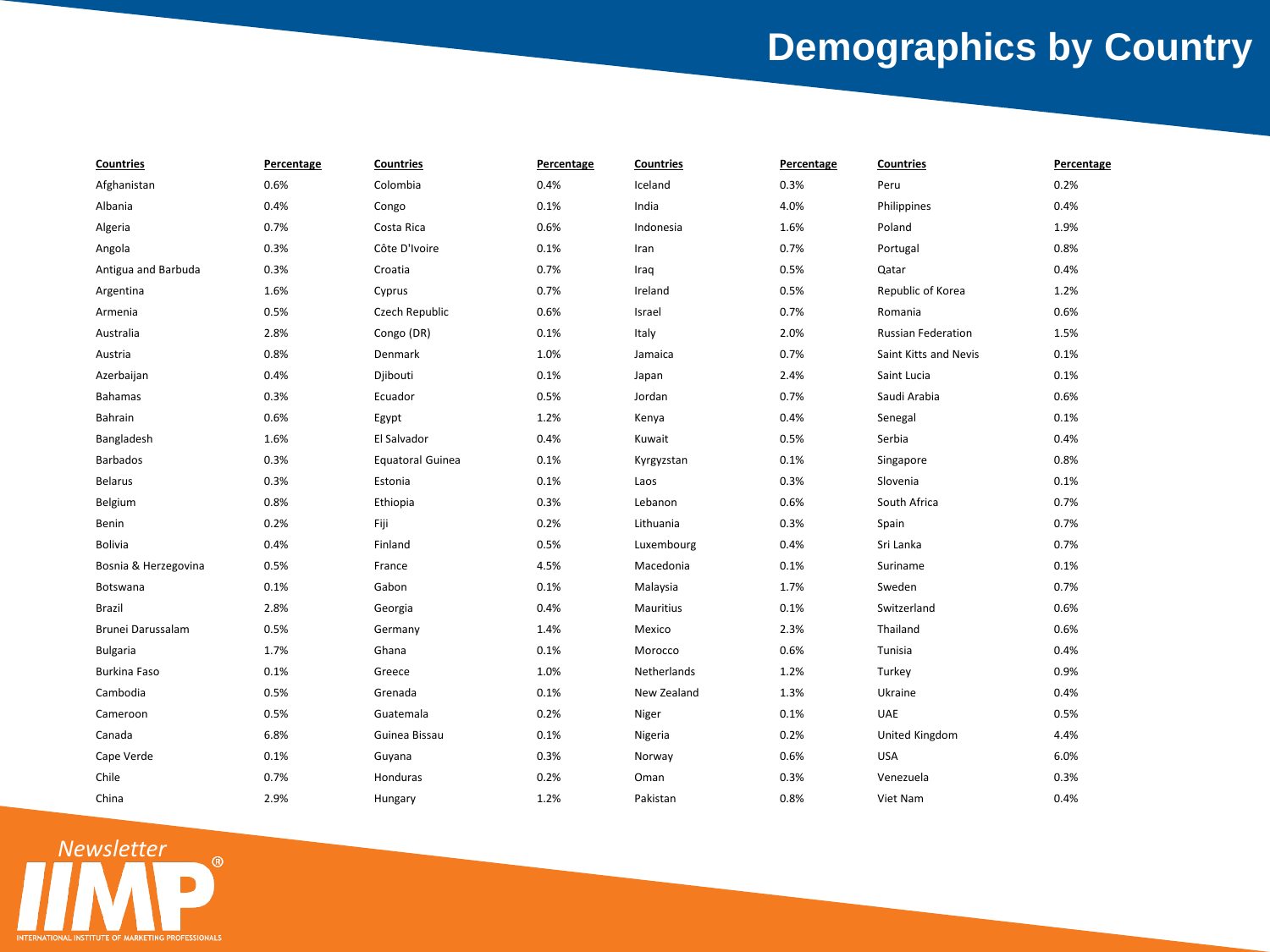# **Advertising Rates**

#### **Monthly rates for online advertising on www.newsletter.theiimp.org**

|                                  | <b>Discount levels:</b>      |         | 10%      | 20%      | 40%       |
|----------------------------------|------------------------------|---------|----------|----------|-----------|
| <b>Size</b><br><b>Full Color</b> | <b>Pixels</b><br>Wide x High | 1 issue | 3 issues | 6 issues | 12 issues |
| <b>Full Height</b>               | 354 x 1000                   | \$1000  | \$900    | \$800    | \$600     |
| 1/3 Height                       | $354 \times 750$             | \$800   | \$720    | \$640    | \$480     |
| 1/2 Height                       | $354 \times 500$             | \$600   | \$540    | \$480    | \$360     |
| 1/4 Height                       | 354 x 250                    | \$350   | \$315    | \$280    | \$210     |
| <b>Base Banner</b>               | $1080 \times 150$            | \$600   | \$540    | \$480    | \$360     |

*Note: For job postings, the above ad rates are applicable in conjunction with advertisement on MarketingWorldJobs.com website.*